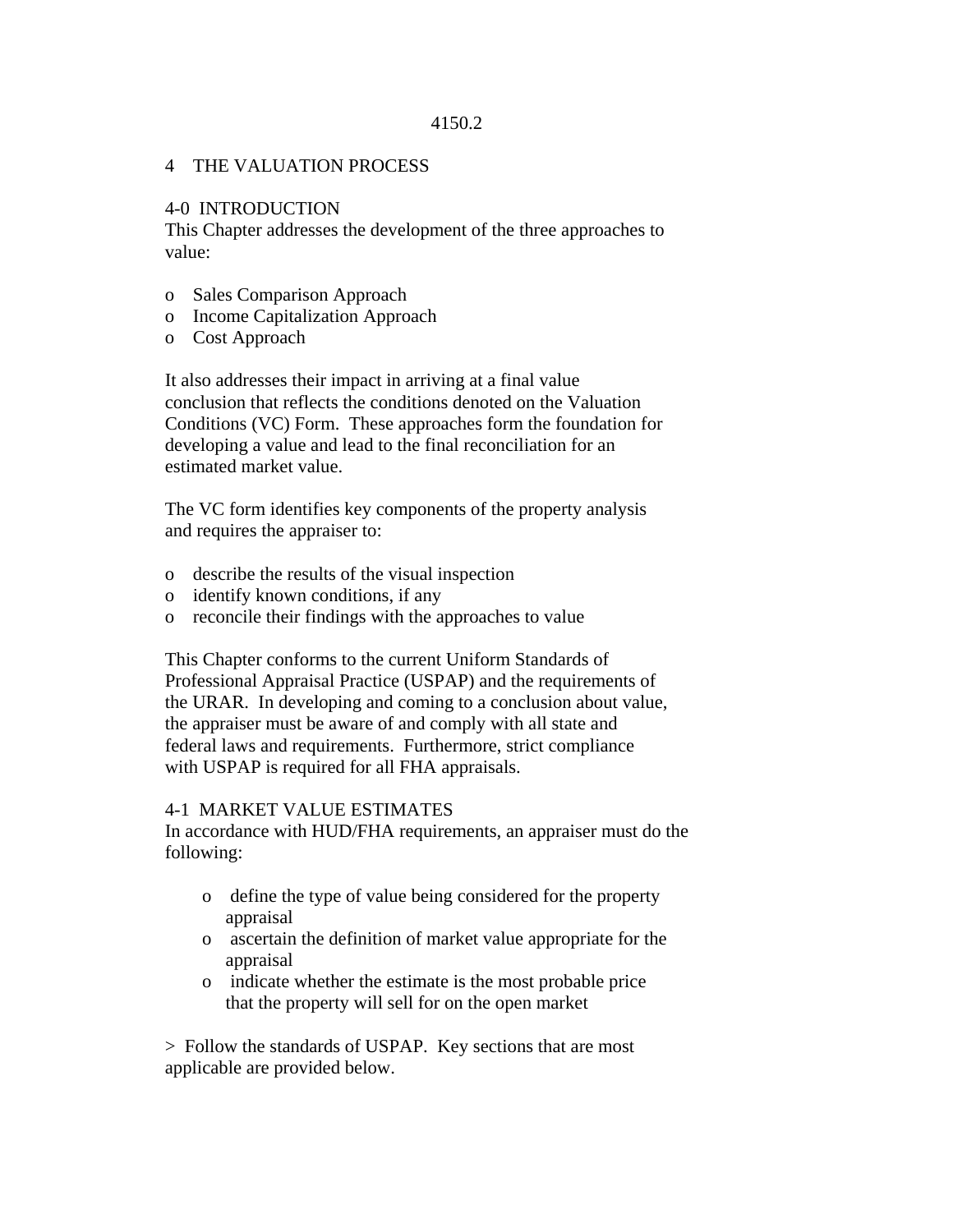## A. DEFINITION OF MARKET VALUE

 The definition of market value that applies to HUD/FHA is cited from the Uniform Standards of Professional Appraisal Practice. This is the definition of value which must be used for all appraisals performed for FHA-insured mortgages.

 "The most probable price which a property should bring in a competitive and open market under all conditions requisite to a fair sale, the buyer and seller each acting prudently and knowledgeably, and assuming the price is not affected by undue stimulus."

 Implicit in this definition is the consummation of a sale as of a specified date and the passing of title from seller to buyer under conditions whereby:

### 4-1

## 4150.2

- 1. The buyer and seller are typically motivated.
- 2. Both parties are well informed or well advised, and each is acting in what they consider their best interest.
- 3. A reasonable time is allowed for exposure in the open market.
- 4. Payment is made in terms of cash in United States Dollars or in terms of a financial arrangement comparable thereto.
- 5. The price represents the normal consideration for the property sold unaffected by special or creative financing or sales concessions.

#### $(4-1)$

## B. PROPERTY RIGHTS APPRAISED

 Identifying property rights to be valued determines the criteria for selecting market data and for comparable transactions. The following table is an example of property rights.

| Property Type      | Occupancy<br>Appraised                   | <b>Property Rights</b> |
|--------------------|------------------------------------------|------------------------|
| Single-family      | Owner                                    | Fee Simple             |
| Two-to-Four family | One unit owner-<br>occupied, other units | Leased Fee             |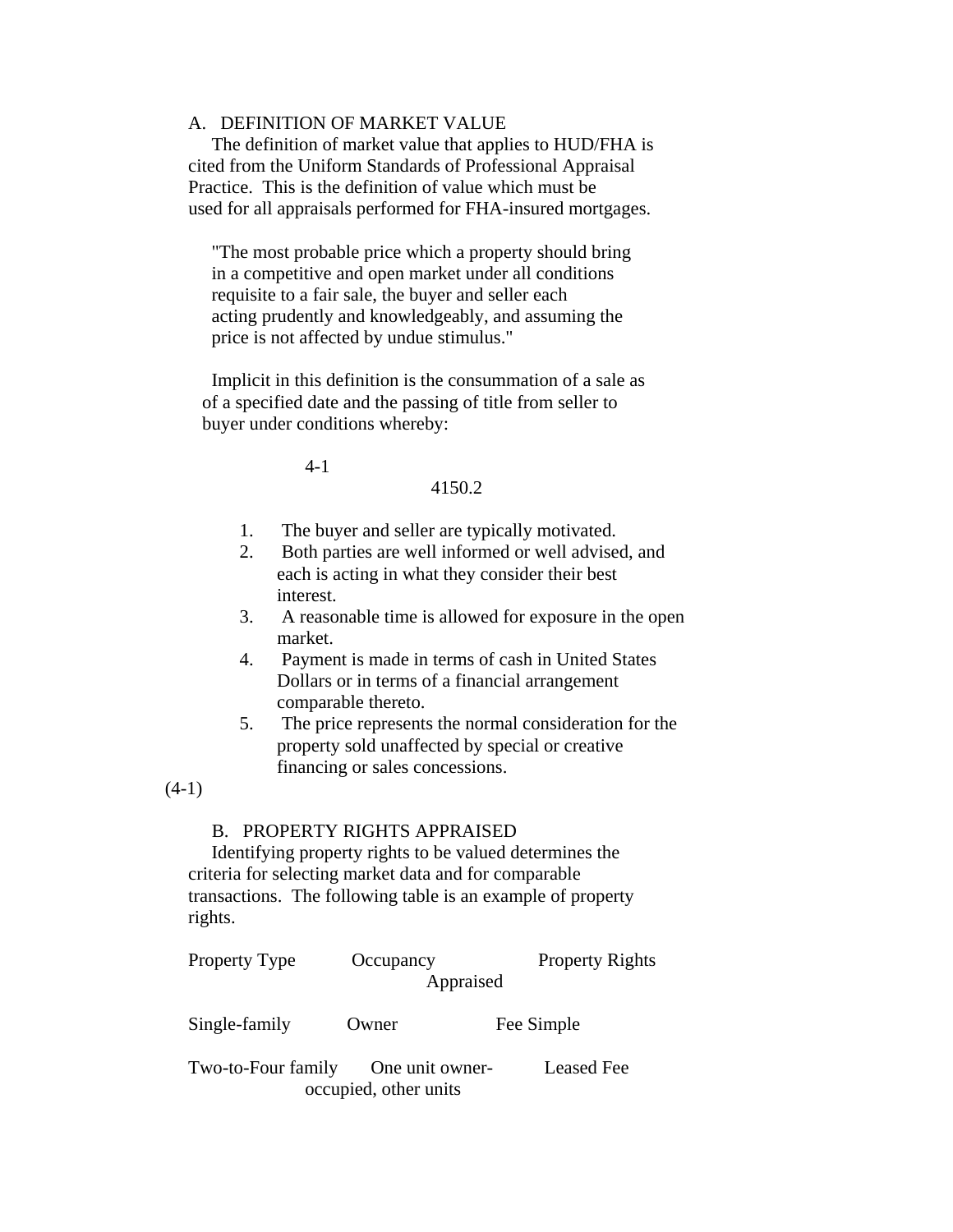rented

All property types Ground lease Leasehold Estate

 The appraiser examines property rights to determine what rights, if any, the property owner has conveyed to others. The conveyance of rights to others impacts the value of the property. For example, a single-family owner-occupied property has fee simple property rights that are absolute and unencumbered - unlike a leasehold estate where property rights are specified to use and occupancy for a stated term. The appraiser must determine to what extent, if any, the transfer of property rights impacts the property's value.

 Fee Simple is defined as absolute ownership unencumbered by any other interest or estate.

 Lease Fee is defined as an ownership interest held by a landlord with the right of use and occupancy conveyed by lease to others; usually consists of the right to receive rent and the right to repossession at the termination of lease.

 Leasehold Estate is defined as the right to use and occupy real estate for a stated term and under certain conditions that have been conveyed by a lease.

#### C. PURPOSE

 The purpose of an appraisal is the stated reason for performing an appraisal assignment. The purpose is typically stated as the basis for an underwriting decision. For HUD, the purpose is to determine market value for mortgage insurance purposes.

#### 4150.2

#### D. INTENDED USE OF APPRAISAL/FUNCTION

 (4-1) The intended use or function for all appraisals prepared for FHA is to support the underwriting requirements for an FHA-insured mortgage.

#### E. USE OF THE APPRAISAL

4-2

 The use of the appraisal is to support FHA's decision to provide mortgage insurance on the real property that is the subject of the appraisal. Therefore, intended users include the lender and HUD.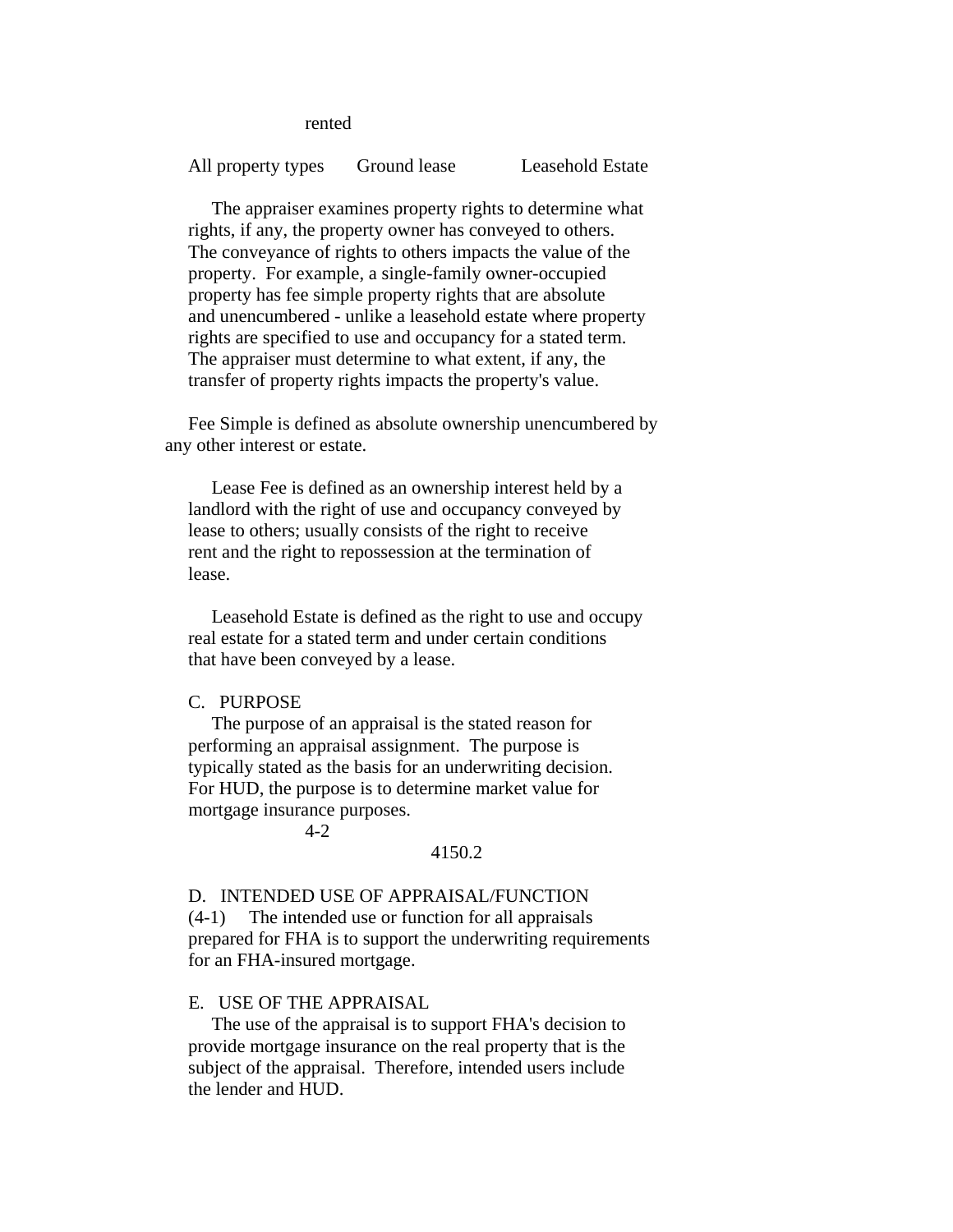## F. EFFECTIVE DATE OF VALUE

 The effective date of value is either the date when the appraiser physically inspects the subject property or another date specifically defined by the lender.

> > If another date is used as the effective date, indicate the alternative date and the date on which the subject property was physically inspected.

### G. SCOPE

 The appraiser must perform a complete appraisal as defined by USPAP, considering all of the applicable approaches to value and developing the appropriate approaches identified in this Handbook. Departure is not allowed.

### H. SPECIAL LIMITING CONDITIONS AND ASSUMPTIONS

 The appraiser must adequately identify, report and quantify any extraordinary assumptions or limiting conditions that directly impact the valuation. Examples include:

- o a negative external influence (proximity to a municipal landfill, for example)
- o proposed road improvements
- o a pending zone change

## 4-2 HUD/FHA REQUIREMENTS

HUD/FHA requirements for market value estimates are as follows:

- o The appraiser must appraise the property to determine market value under the requirements detailed in Chapter 4-1 of this Handbook.
- o The appraiser must evaluate the physical condition of the property and note it on the Valuation Conditions (VC) Form of the Comprehensive Valuation Package. Note any necessary repairs. If repairs are in process, disclose the extent or status of those repairs at the time of the appraisal. Always base the value on the completion of repairs and include this as a special limiting condition when repairs are required and expected to be completed.
- o The appraiser must evaluate whether the property is free of hazards, noxious odors, grossly offensive sights or excessive noises that may: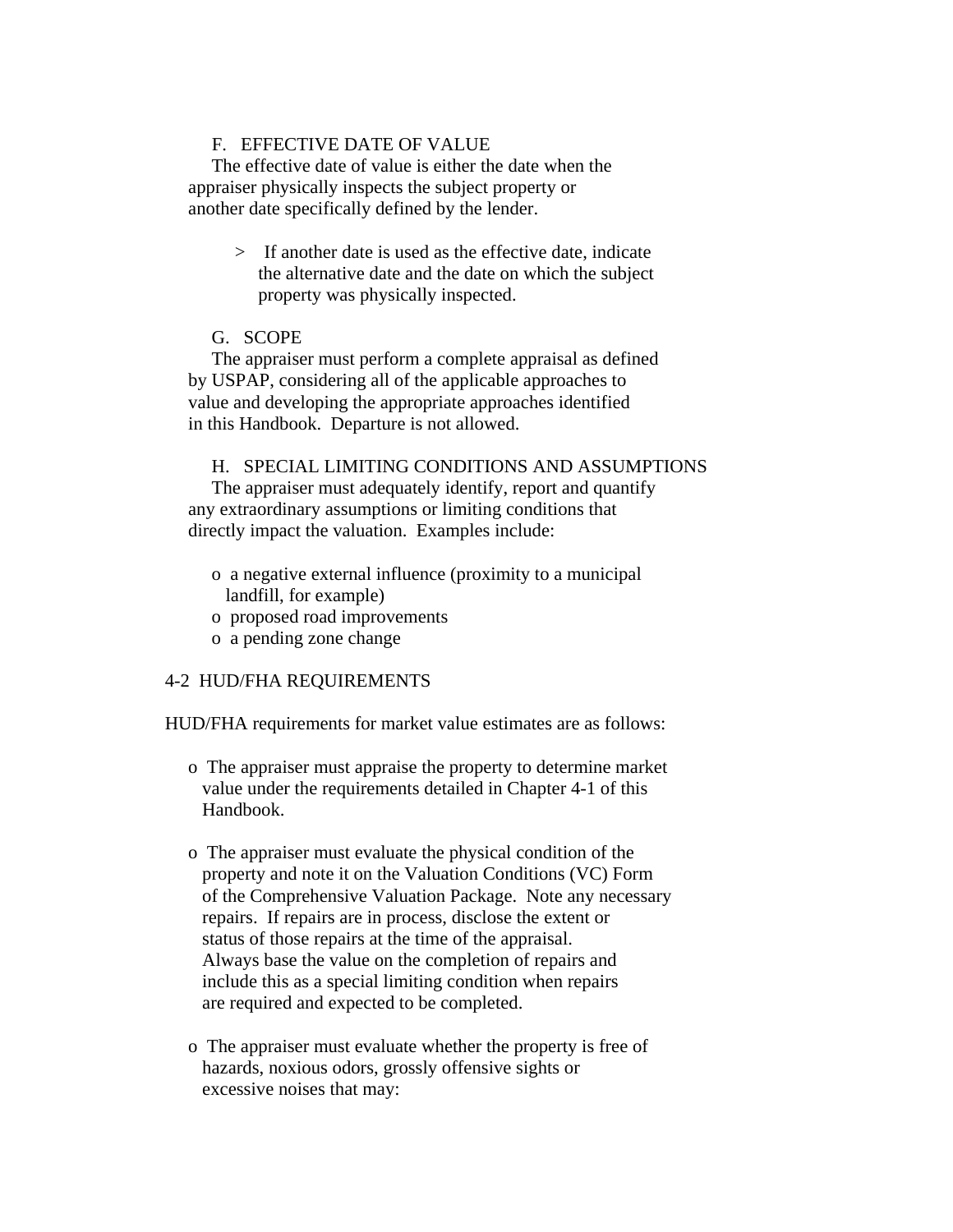- endanger the physical improvements

4-3

- affect the livability of the property or its marketability
- affect the health and safety of its occupants

 > If any of these conditions exist, recommend correction of the problem or rejection of the property and explain.  $(4-2)$ 

For more information, see Chapter 2-2 of this Handbook.

- o The appraiser must determine if the subject property possesses sufficient remaining economic life to warrant a long-term mortgage, assuming a reasonable level of continued maintenance. If the property does not warrant a long-term mortgage it will be ineligible for FHA mortgage insurance.
- o The appraiser must indicate if the property conforms to applicable Minimum HUD/VA Property Requirements detailed in Chapter 3.

 > If the property does not conform to the Minimum Property Requirements, note it in the VC section of the appraisal report and require correction of the deficiency or rejection of the property and explain.

 > If there are so many necessary repairs that an "as repaired" value cannot be determined, or if correcting the deficiencies would require major rehabilitation/alterations, return the appraisal to the lender with a detailed explanation.

# 4-3 NEW AND PROPOSED CONSTRUCTION REQUIREMENTS

Before performing an appraisal for new or proposed construction, the appraiser must have the plans and specifications and a fully completed Builder's Certification. The lender must provide this information to the appraiser prior to issuing the assignment. Without these items, the property will not be acceptable for FHA insurance purposes.

#### A. NEW CONSTRUCTION

The appraiser must develop the cost approach for new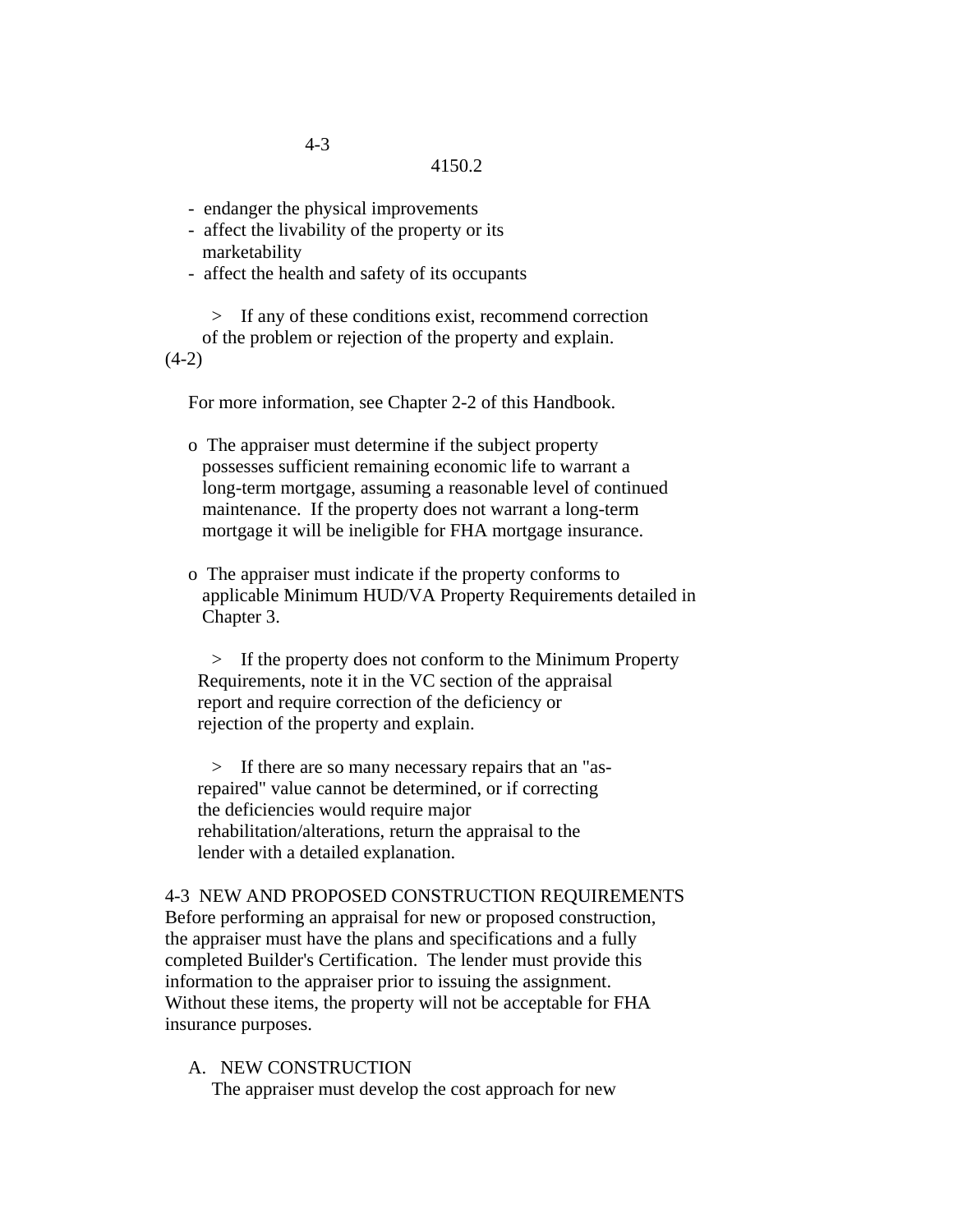construction less than one year old. Appraise new construction in the same way that existing properties are valued under the specifications outlined in this chapter of the Handbook. Also, consider using the Gross Rent Multiplier method when developing the income approach for three- or four-unit buildings.

## B. PROPOSED CONSTRUCTION

 Appraise proposed construction consistent with the methodology presented in this chapter. USPAP requires that the appraiser be provided with written specifications of the proposed structure. Specifically, the Lender must provide the appraiser with these documents:

 o builder's plans, specifications and construction documents

o completed builder's certification (Form HUD-92541)

4-4

4150.2

(4-3) o Builder's Warranty (Form HUD-92544) o the 10-year Warranty, when required (the Secretary has proposed a 1-year Home-Owner Warranty period) o all reports and information available (i.e. sales agreement, title report, environmental assessments or studies and inspection reports)

 > If these documents are not provided, return the incomplete appraisal to the lender. Check the box stating that the valuation is subject to completion and that the value is contingent on the structure receiving a certificate of occupancy.

### 4-4 UNIQUE PROPERTY APPRAISALS

Appraisers are sometimes faced with unique properties: a log home, an extra small home, lower than normal ceiling heights, etc. Eligibility of these properties depends on whether or not the property is structurally sound and readily marketable. If a property meets these criteria, the appraiser estimates market value. However, depending on the uniqueness of a property, the final determination to accept or reject the property is made by the lending institution's underwriter.

Excess land is another area in which to exercise caution. Land is considered to be excess if it is: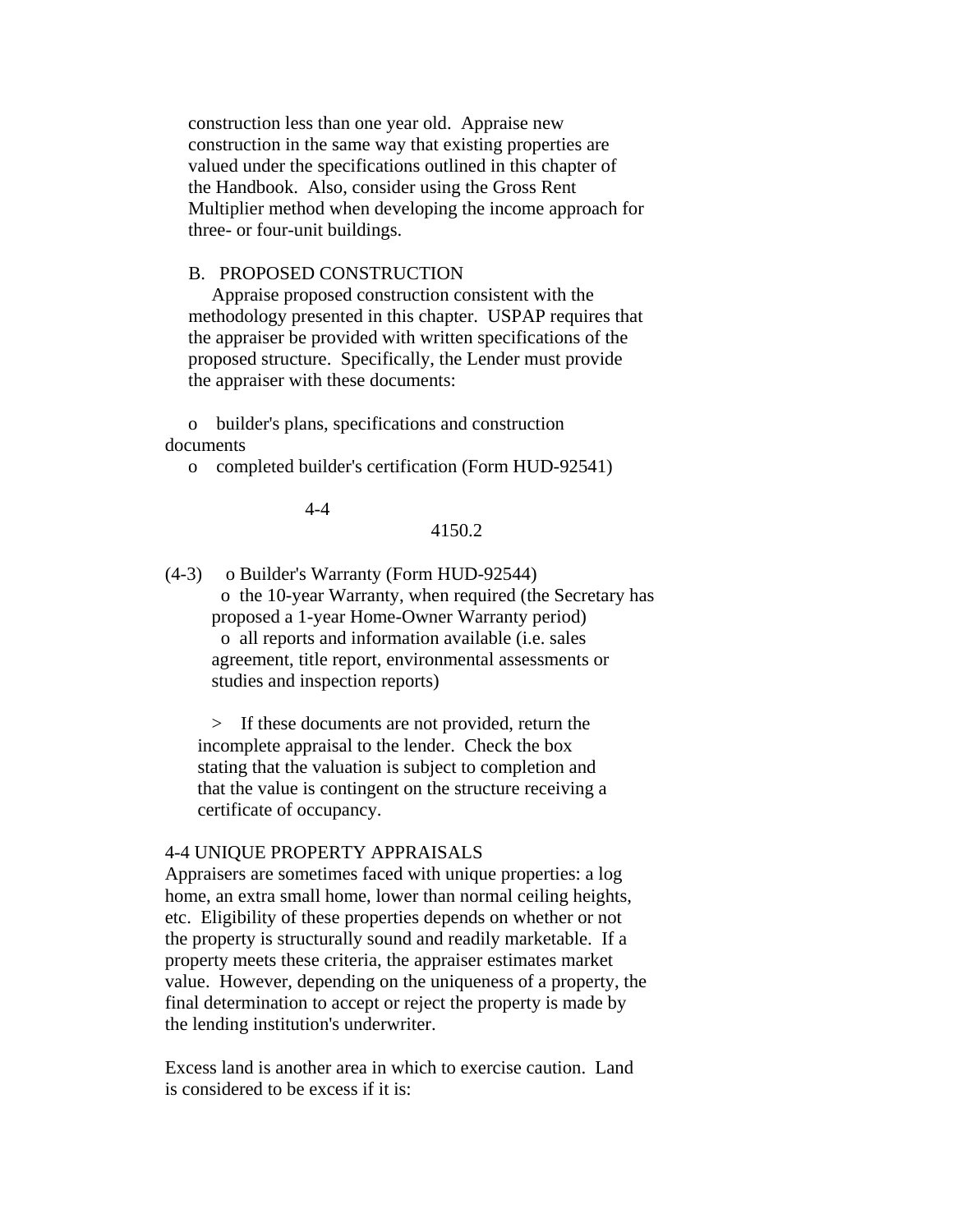o larger than what is typical in the neighborhood

AND

o capable of a separate use

 o If there is excess land, describe it but do not value it. In this instance, the appraisal is based upon a hypothetical condition. A legal description of the portion being appraised is required.

## 4-5 COST APPROACH

The cost approach is an indication of value based on the premise that a buyer would not pay more for a property than the cost to construct a property of equal utility. The cost approach is not necessarily the best indication of market value for many properties, but it is often applicable for new(er) or proposed construction and special use properties. Such situations include the following for single family one- to four-unit dwellings:

|                                                                                                            | Property Age                 | <b>Cost-Approach Requirement</b> |
|------------------------------------------------------------------------------------------------------------|------------------------------|----------------------------------|
|                                                                                                            | <b>Proposed Construction</b> | Required                         |
|                                                                                                            | New Construction             | Required                         |
|                                                                                                            | Existing, less than one year | Required                         |
| Existing, regardless of age<br>Market acceptability of<br>cost as an<br>indication of pricing and<br>value |                              |                                  |
|                                                                                                            |                              |                                  |

### 4150.2

Unless the cost approach is deemed reliable on the above table or considered applicable in the appraiser's judgment, developing this approach is not required for a HUD/FHA appraisal. The reporting requirement of USPAP known as the departure rule does not apply because the appraiser must always use the cost approach to value when considered applicable.

USPAP Requirements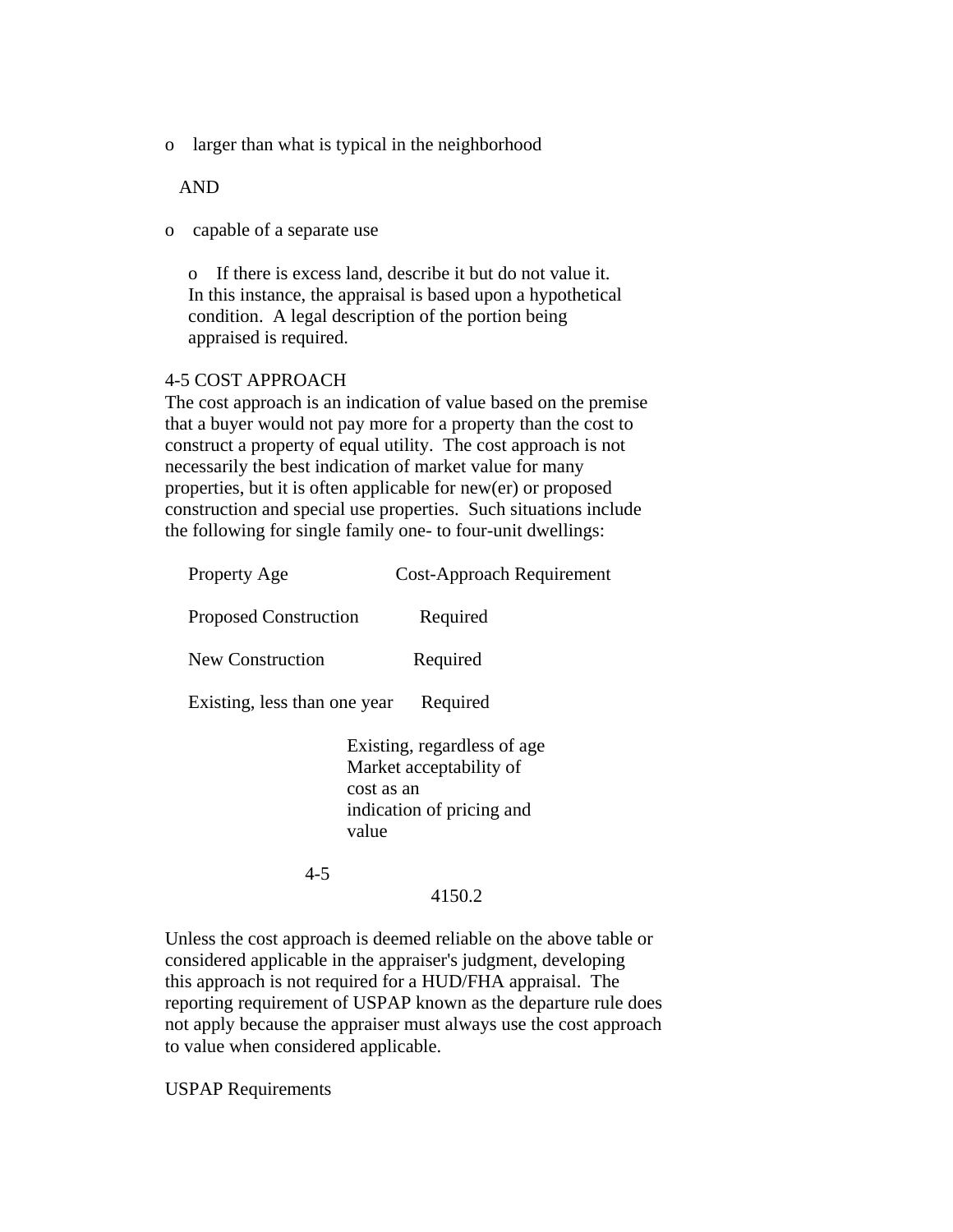Strict compliance with USPAP standards is required for all FHA appraisals.

#### Reporting Requirements

 > If the cost approach was excluded, report it in the reconciliation and insert the rationale for its exclusion.

## A. COST APPROACH METHODOLOGY

### 1. Land Value Estimate

 (4-5) Standard Rule 1-3(b) of USPAP requires appraisers to "recognize that land is appraised as though vacant ... ". The appraiser estimates the value of the land because it is generally considered to be a permanent, non-depreciating asset. There are exceptions to this generally agreed upon premise, but the exceptions will rarely be a factor in FHA/HUD related appraisals. Exceptions may include land with an erosion problem or a polluted property.

#### 2. Excess Land

 Excess Land is defined as the area by which the plot exceeds the area of a readily marketable real estate entity. This occurs when the subject lot is considerably larger than typical lots in the neighborhood and the excess is capable of separate use. Generally, the defining characteristic is an excess portion that can be subdivided and marketed as an individual parcel. However, in small communities and outlying areas, appraisers must use different criteria because the market may accept a wide variance in lot sizes. This segment of the market may show wide differences in lot use.

 > If the plot contains excess land, delineate and appraise separately the readily marketable real estate entity and the existing or proposed improvements. Describe the excess land but do not appraise it with the primary 1 - 4 family residential building that is subject to a mortgage.

 The lender will require that the value of excess land be excluded from the maximum mortgage amount that will be calculated only on a reasonable amount of land and improvements.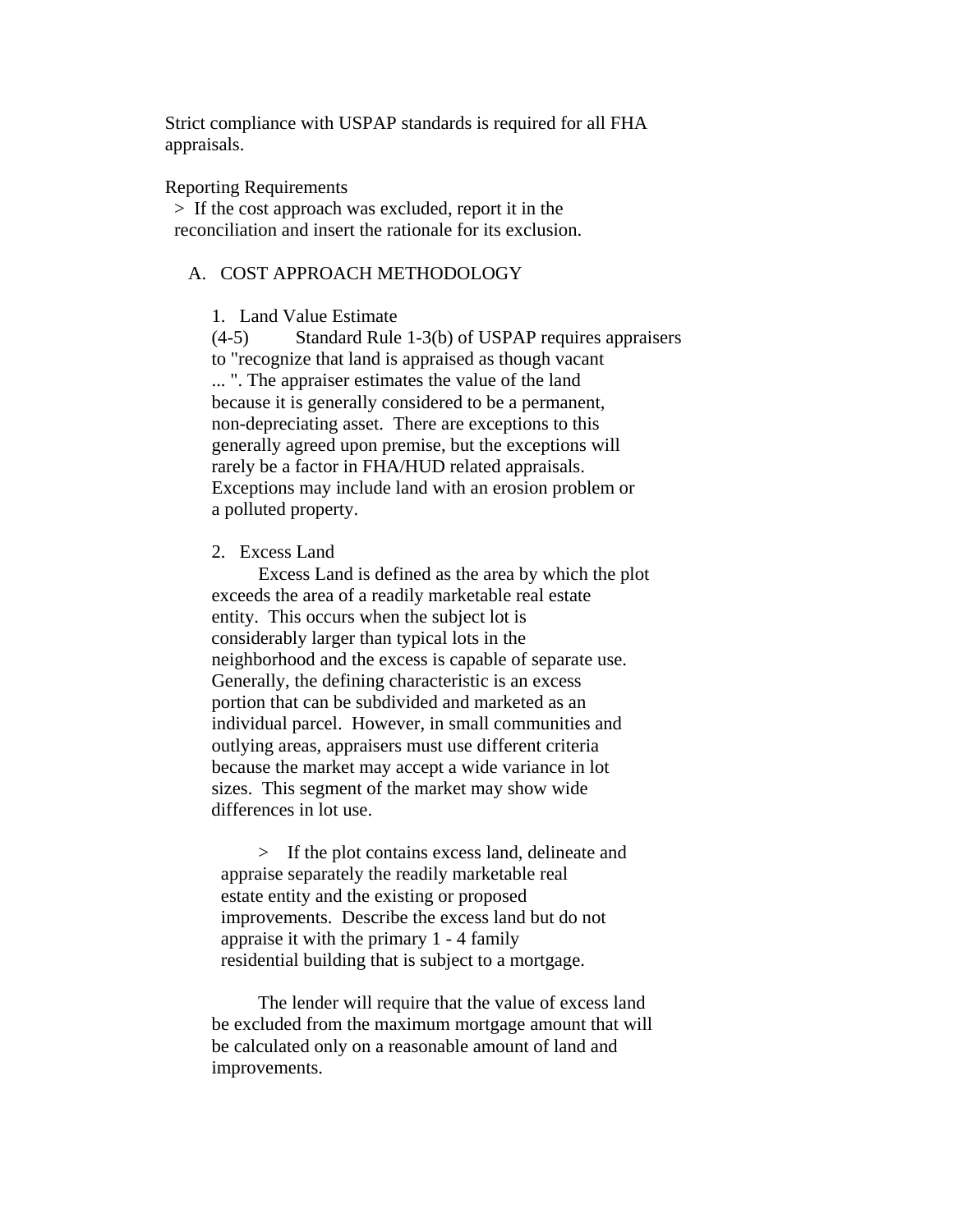3. Sales Comparison Approach For Land Value In areas with an active real estate market, the sales comparison approach is generally the primary method used. This method allows for collecting, verifying and analyzing recent and similar land sales to be compared with the subject land. Before a conclusion is reached, the comparable land sales are adjusted for differences between the sales and the subject property.

4-6

#### 4150.2

(4-5) 4. Alsite

 In areas with a significant lack of comparable sales to develop the sales comparison approach, use the alsite method, which assumes a market-accepted ratio between land value and property value. Although the value estimate from this method is inherently less accurate than that of the sales comparison approach, it is still an acceptable approach.

 > The appraiser must document, support and justify the chosen alsite ratio.

#### 5. Extraction

 Extraction is a method to deduct the depreciated contribution of the subject's improvement from the total sales price of the property. The remainder represents an estimate of land value. This approach is also inherently less accurate than the sales comparison approach.

 > The appraiser must document, support and justify the estimate of the depreciated contribution of the improvements.

#### B. IMPROVEMENT COST ESTIMATE

 Replacement cost is the preferred method for developing the Cost New of the subject improvements. Typically the appraiser uses the Replacement Cost New and quantifies all forms of depreciation, except obsolescence. An alternative is the reproduction cost. HUD does not require a specific method.

 The replacement cost of property is estimated to enable the application of the substitution principle. Estimates of the replacement/reproduction cost of property are not estimates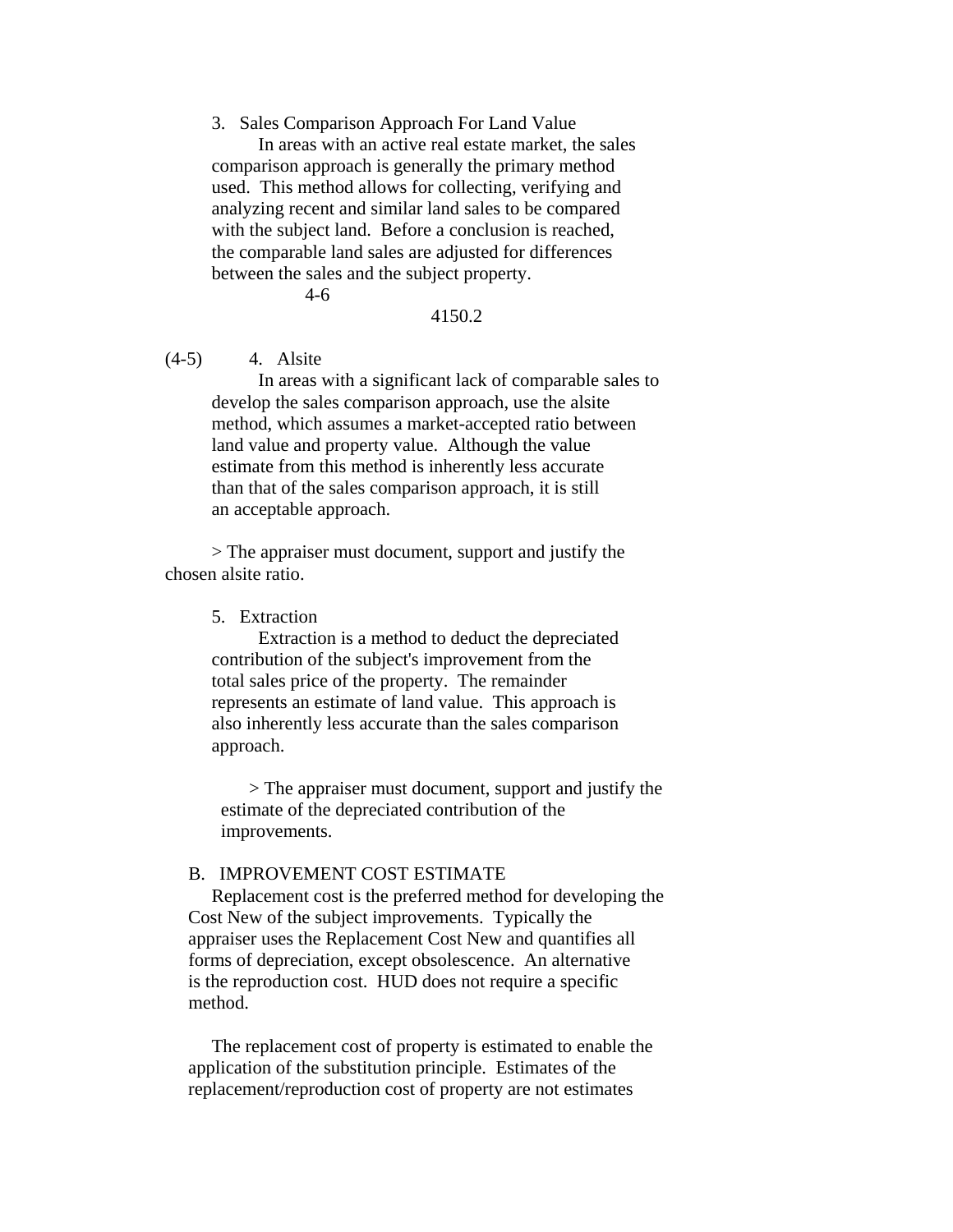of value, although they indicate the possibility that value, in an equivalent amount, may exist. Value depends entirely upon usefulness, not on the cost. Value tends to conform to cost, but this is not to imply that it is always equivalent to cost.

### C. TYPICAL REPLACEMENT COST

 The replacement cost estimate must reflect the costs typically found in an area - not necessarily the costs of a particular builder or owner. This method is typically preferred to the reproduction cost.

### D. UNUSUAL AND NON-TYPICAL COSTS

 Some of the items or allowances in the cost estimate may not represent equivalent value in a particular case. An owner might erect a house that would cost more than the houses that generally characterize the neighborhood, but the value of the home to the typical prospective owner in that neighborhood might be less than the replacement cost of the property. The cost of construction also may be in excess of value at a given time. Under some circumstances, a reduction in cost may be in prospect. If construction costs decline, value may also decline if it was originally equal to cost.

#### 4-7

#### 4150.2

#### (4-5) E. RECOMMENDED METHODOLOGIES

 Generally, the Marshall and Swift square foot method is the most applicable method for estimating the Replacement Cost New. This is a simplified procedure and all appraisers must have the knowledge and skill to apply this methodology. This method may not be used for custom-built homes or unique buildings that require the segregated cost method.

 Typical residential construction with which HUD is involved should be rated "fair," "average" or "good" quality. Mass produced, tract-built homes are rated either "fair" or "average," meeting only the minimum construction requirements of lending institutions, mortgage insurance agencies and building codes. Appraisers must review the basic description to determine the correct construction type.

The appraiser will complete the cost approach for each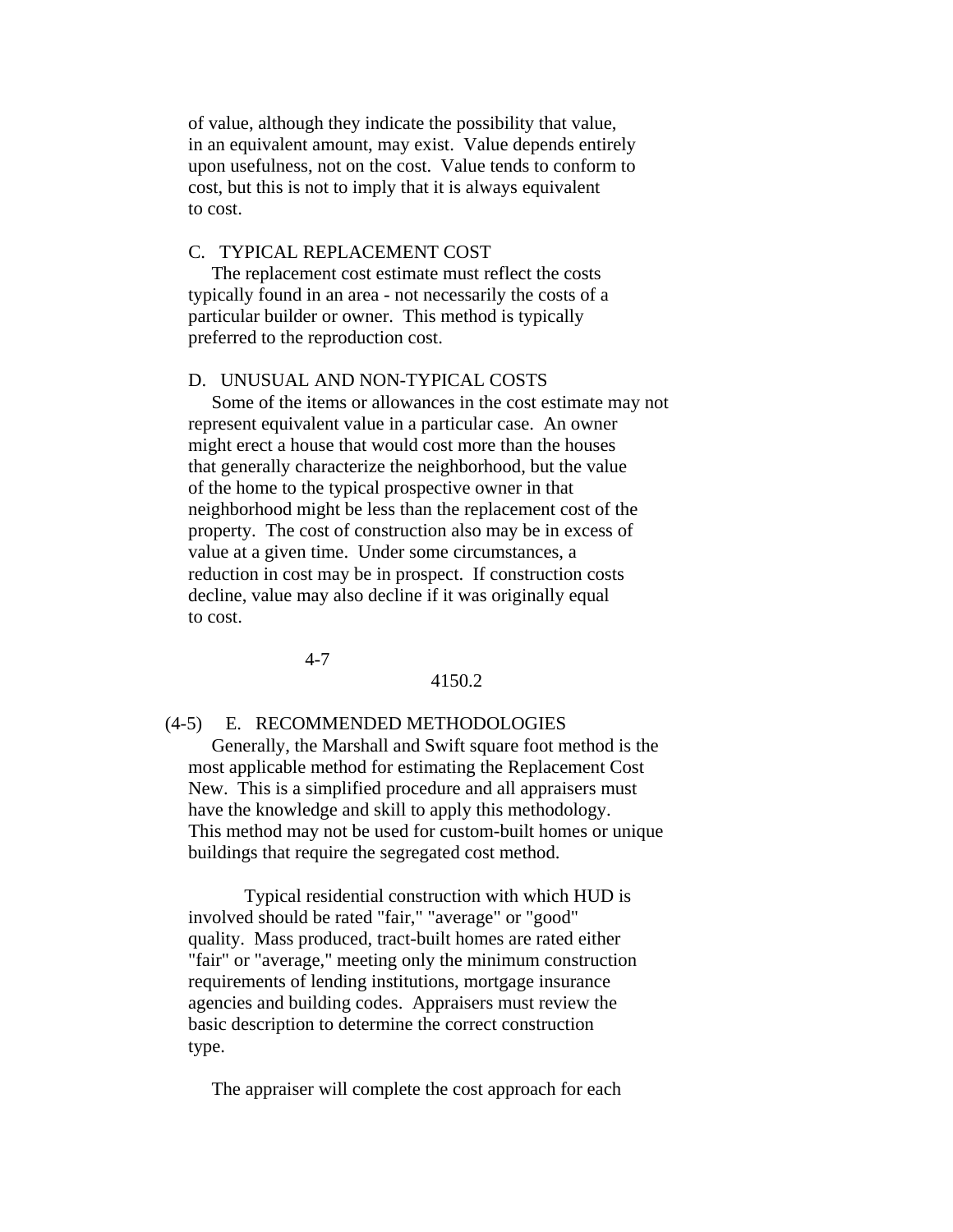proposed construction case based on the construction type and quality rating of the property as shown in the Marshall and Swift Cost Handbook.

 > Reference on the form the pages and revision date where the figures were obtained (usually two pages).

 > Include a marketing expense with the replacement cost of improvements and an applicable current multipliers.

### F. REMAINING ECONOMIC LIFE

 Remaining economic life is an estimate of the remaining time period in which the improvements continue to contribute value to the property (building and improvements). The appraiser must consider the effect, if any, of modifications or renovations on the improvements. This effect is typically expressed in years.

#### 4-6 SALES COMPARISON APPROACH

This is often the most applicable approach in estimating the market value of a single-family one- to four-unit property. This approach relies on:

- o the availability of sales data
- o the volume of transactions

o the reliability of reporting the transaction data confirmed and developed under this approach

When developing a value indication by the sales comparison approach, always include the assumptions and data from the other approaches on the VC form.

#### A. DATA REQUIREMENTS

#### 1. Sales Data vs. Comparable Sale

 Any transaction in the market is a sale, but not all sales are comparable. Consider the type of transaction and physical characteristics of any sale before considering the sale a comparable.

#### 4-8

### 4150.2

(4-6) 2. Selection of Comparable Sales for Analysis Identify the relevant market based on the area in which the property competes and the forces/dynamics that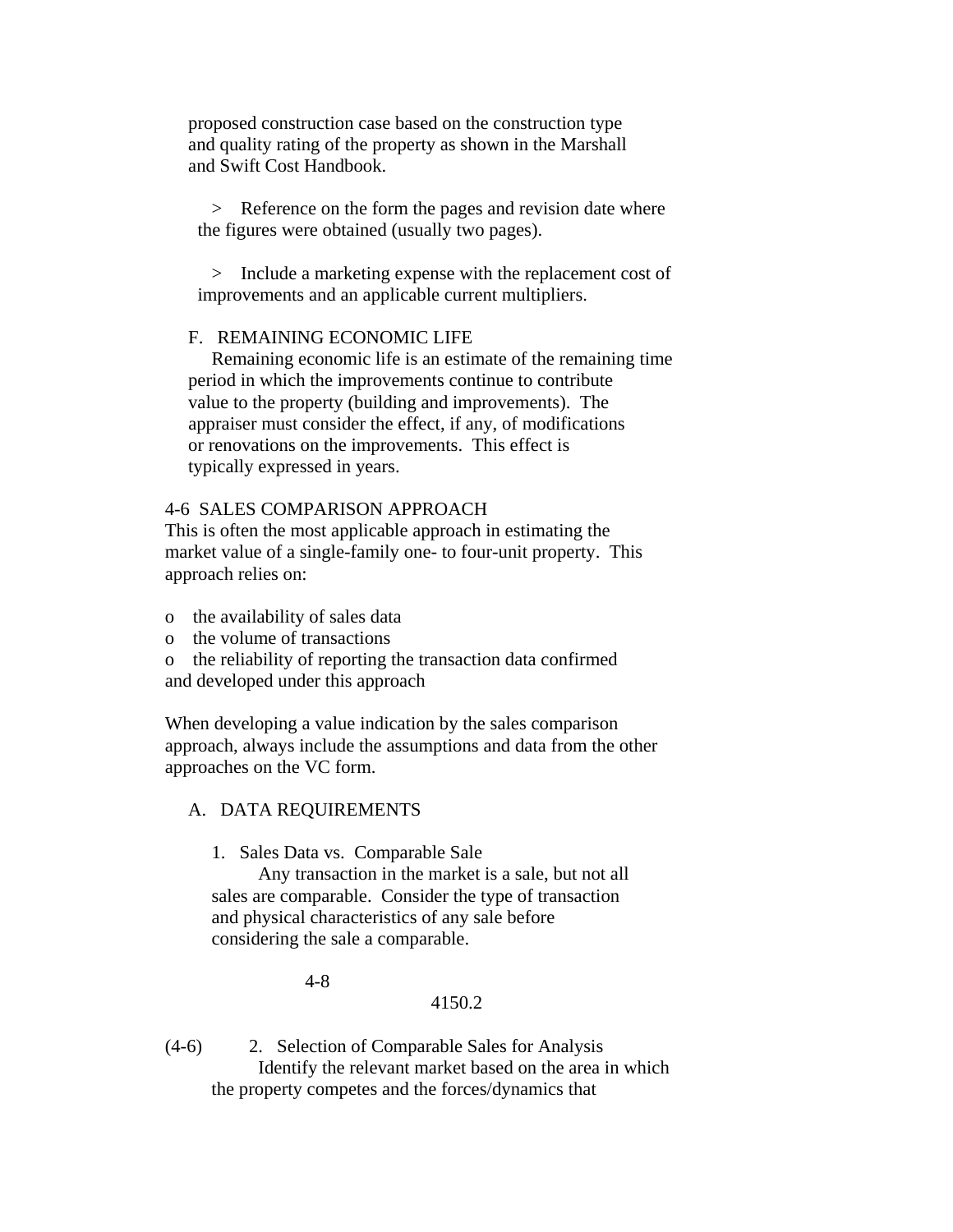affect the comparable sale properties. This is necessary in relating the sales to the subject.

 Consider the amount of time that has elapsed between the sale date and the effective date of the appraisal. Sales data should not exceed six months between the date of the appraisal and the sale date of the comparable, and must not exceed twelve months. An explanation is required for sales dates in excess of six months.

 Consider neighborhood and other external factors that influence property value, including real estate and non-real estate influences. For example, when most of the neighborhood's residents are employed by one major employer who is relocating out of the region, the neighborhood may experience a decline in values. The term "non-real estate influenced", however, must never include racial composition.

 Consider the quality and quantity of data available for the given assignment. A lack of quality data in a market may force reliance on data in a similar market not necessarily the subject's immediate market area. However, clearly explain and justify any sales from outside the subject's immediate market area

3. Excluded Sales Transactions

 When using conventional sales data, the appraiser must be aware of the terms of the sale and adjust the conventional sales price to reflect any unusual terms. For example, there are sales that must be excluded; however, some transactions may be included but adjusted for factors such as below-market financing to provide a cash equivalent sales price.

4. Current Offerings and Listings Analysis

 Using these types of sales are discouraged. However, under certain slow market conditions or in markets with rapidly increasing pricing, it may be acceptable to include properties offered for sale. Proceed with caution when analyzing and adjusting these offerings. Recognize the inherent negotiability in price between an offering and a consummated sale. Clearly label these comparables as offering, listing, under agreement, etc., but present them as additional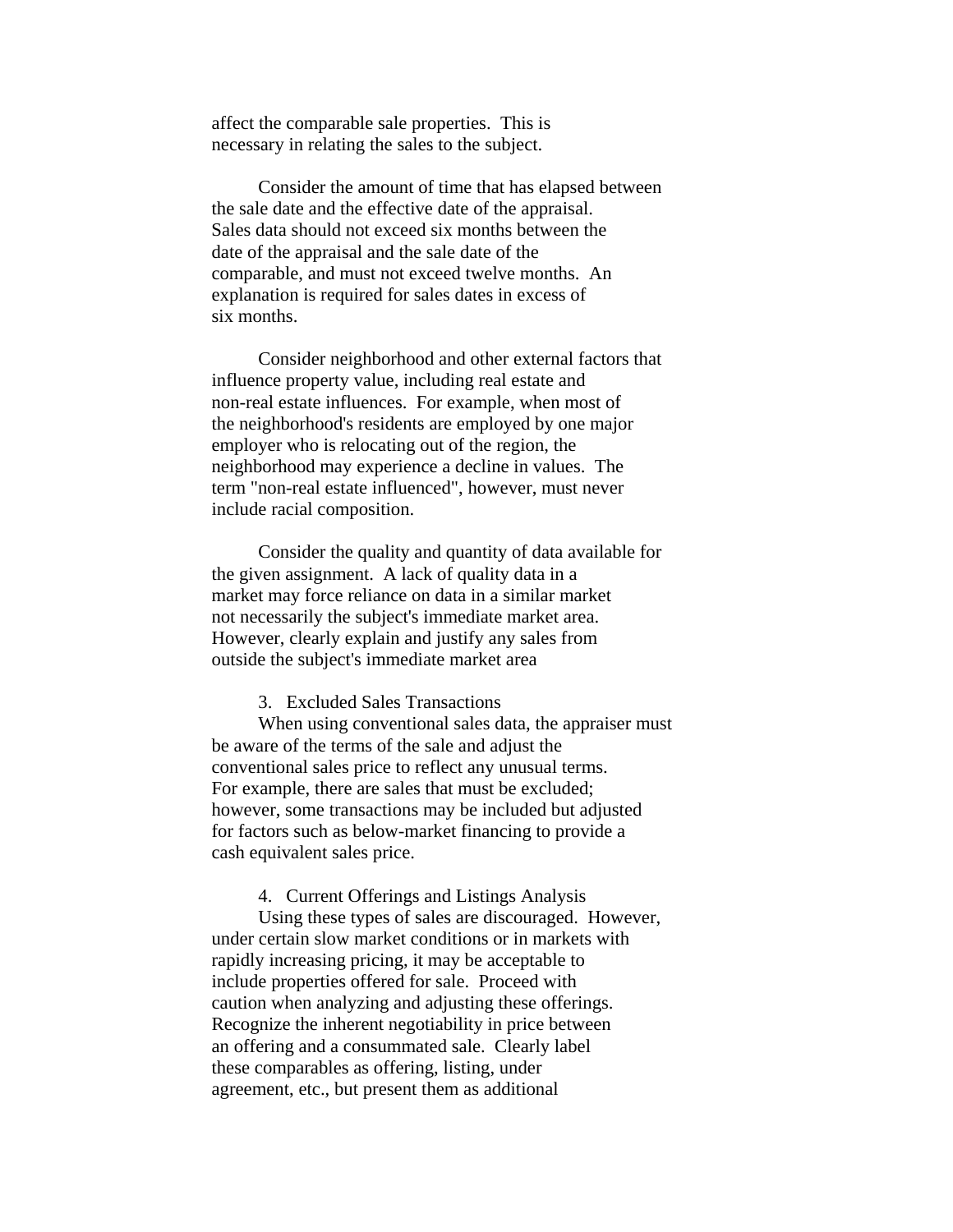comparable data only.

5. Sales in Escrow

 If a bona fide transaction is imminent, sales in escrow are considered to be reliable indications of market pricing. Exercise care in identifying the planned date of closure for the sale and any extraneous circumstances that may impede the closing on the projected date.

6. Distressed Sales

 Using distressed sales is strongly discouraged because of the special circumstances surrounding these transactions.

4-9

#### 4150.2

(4-6) 7. Resite Sales

 Using resite sales from a corporate seller at a below market value is strongly discouraged when the purchaser is the resite company because of the unusual circumstances surrounding these transactions.

 Both distressed and resite sales are strongly discouraged because they fail to meet the test of "market value," particularly item No. 1: "The buyer and seller are typically motivated." However, these sales can exceed normal market transaction and affect market values.

8. Confirmation of Sales and Transaction Information

 The appraiser must verify all market and comparable information used in the appraisal process and is accountable for any information presented as "fact" used to develop the subject property's value estimate. Verification ensures that the information is accurate and meaningful and provides the appraiser with a firm understanding of market motivations and trends. The goal of the verification process is to ensure that only information that accurately reflects current market conditions and trends is presented and that meaningful conclusions can be reached from this information.

During the verification process, it is necessary for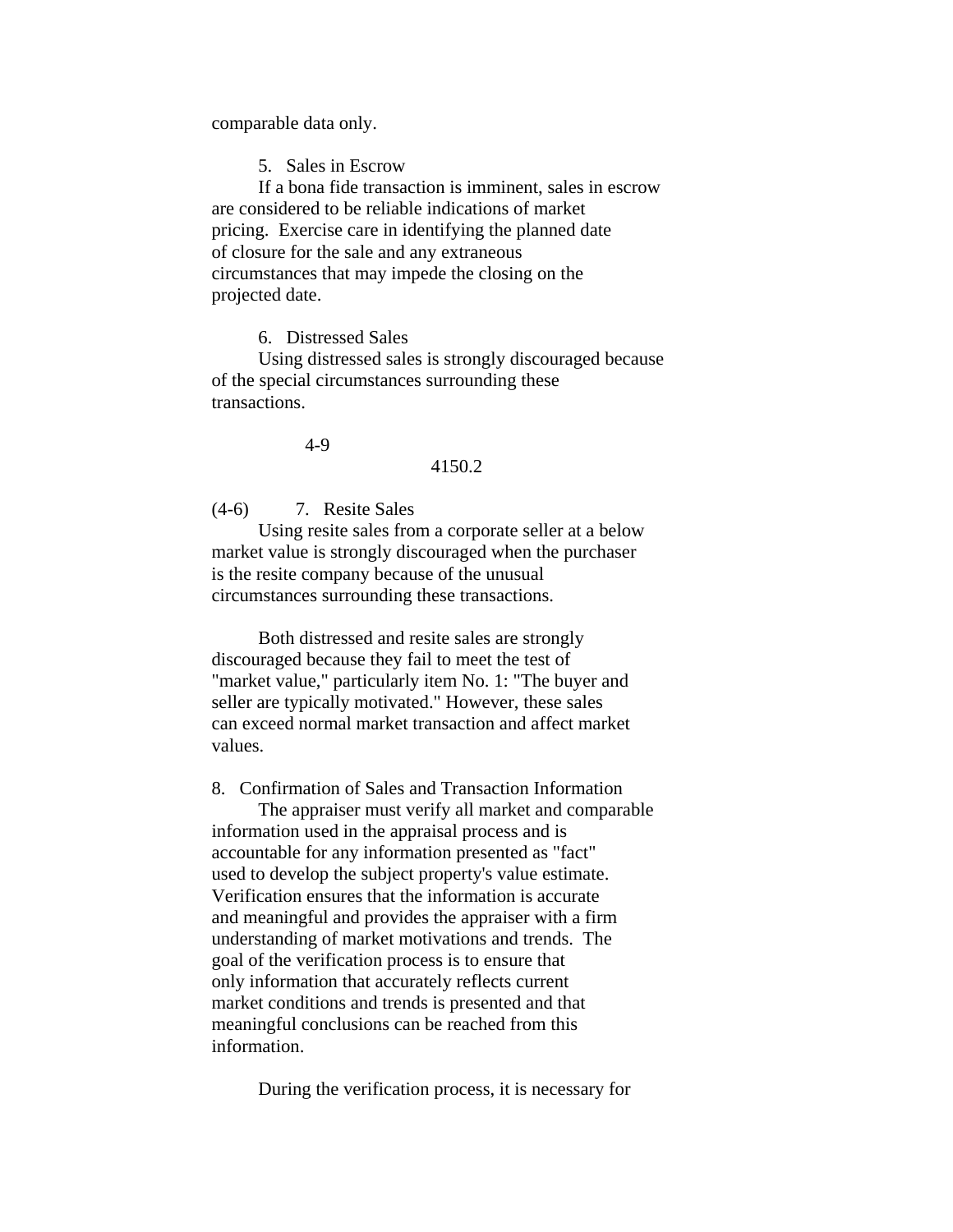the appraiser to gain an understanding of the motivations surrounding the sale in order to:

 o determine if the sale was arm's length and not distressed

 o understand current market conditions that influence value

> Whenever possible, interview a party to the sale to determine the expectations and motivations for purchasing the property. Also, determine whether significant capital expenditures funded by the seller were made shortly after the transaction occurred. if so, determine whether the expenditure needs to be added back into the sale price to reflect the actual conditions surrounding the sale.

 The appraiser must verify sale information with the buyer, the seller or one of their representatives (broker, lender, lawyer, etc.) . If the sale cannot be verified with someone who has first-hand knowledge of the transaction, use public records. However, the appraiser must clearly state how the sale was verified and to what extent. Do not use or rely heavily on any sale that was not verified with an involved party or one of their representatives because concessions have become more common in the market.

#### B. ADJUSTMENT PROCESS

 Other factors that affect the use of comparable sales must be considered. Account for differences between the subject property and each comparable sale. The analysis of sales includes both quantitative and qualitative factors. Remember that the comparable data is adjusted to the subject property. Present these adjustments as dollar amount figures and justify

#### 4-10

### 4150.2, CHG-1

 The sequence of adjustments are part of the URAR. All FHA appraisers should be familiar with the adjustment grid within the URAR. Adjustments are indicated as a dollar amount. If an adjustment is not necessary, the appraiser can either enter "equal" or \$0 as the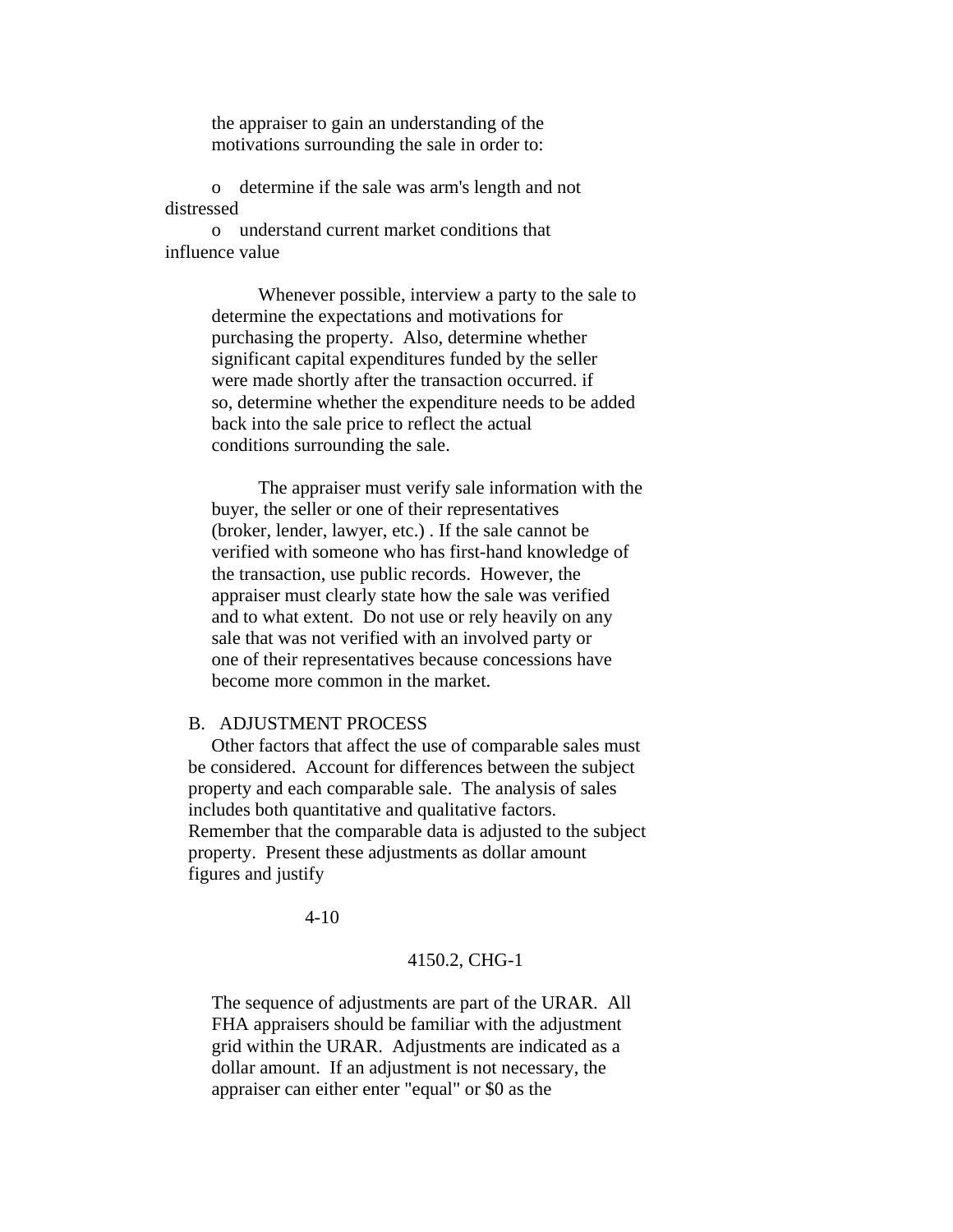adjustment.

 (4-6) An individual line item adjustment should not exceed 10%. The total adjustments to the comparables should not exceed 15% net and 25% gross of the sales price. If adjustment exceeds a parameter, the appraiser must explain why as part of the appraisal report.

Adjustments to the sales include:

 o Property Rights Conveyed. Refer to the property right appraised section of this chapter. This adjustment is always the first adjustment made to all sales.

 o Sales or Financing Concessions. Account for and adjust for any special sale or financing terms, including sales concessions, non-market financing terms, points, buy downs, closing terms and swaps/exchanges. The most common scenario involves the seller paying points in the form of settlement help to the buyer. To reflect the amount, adjust the sales price of the comparable sale downwards. Typically this amount will not exceed six percent of the sales price for typical transactions.

 o Condition of Sale. Account for the conditions surrounding the sale, including foreclosure/ distressed sale, purchased by an adjoining owner, sold between family members, auctioned or any unusual factor that could be reflected in the price paid.

 o Market Conditions. Account for changes that have occurred or are occurring from the date of sale of the comparable transaction to the date of appraisal, including appreciation, new development, availability of financing, loan terms, supply and demand.

 o Property Adjustments. These are required if the difference between the sale and the subject is quantifiable and supported by the market.

Location - Account for location considerations.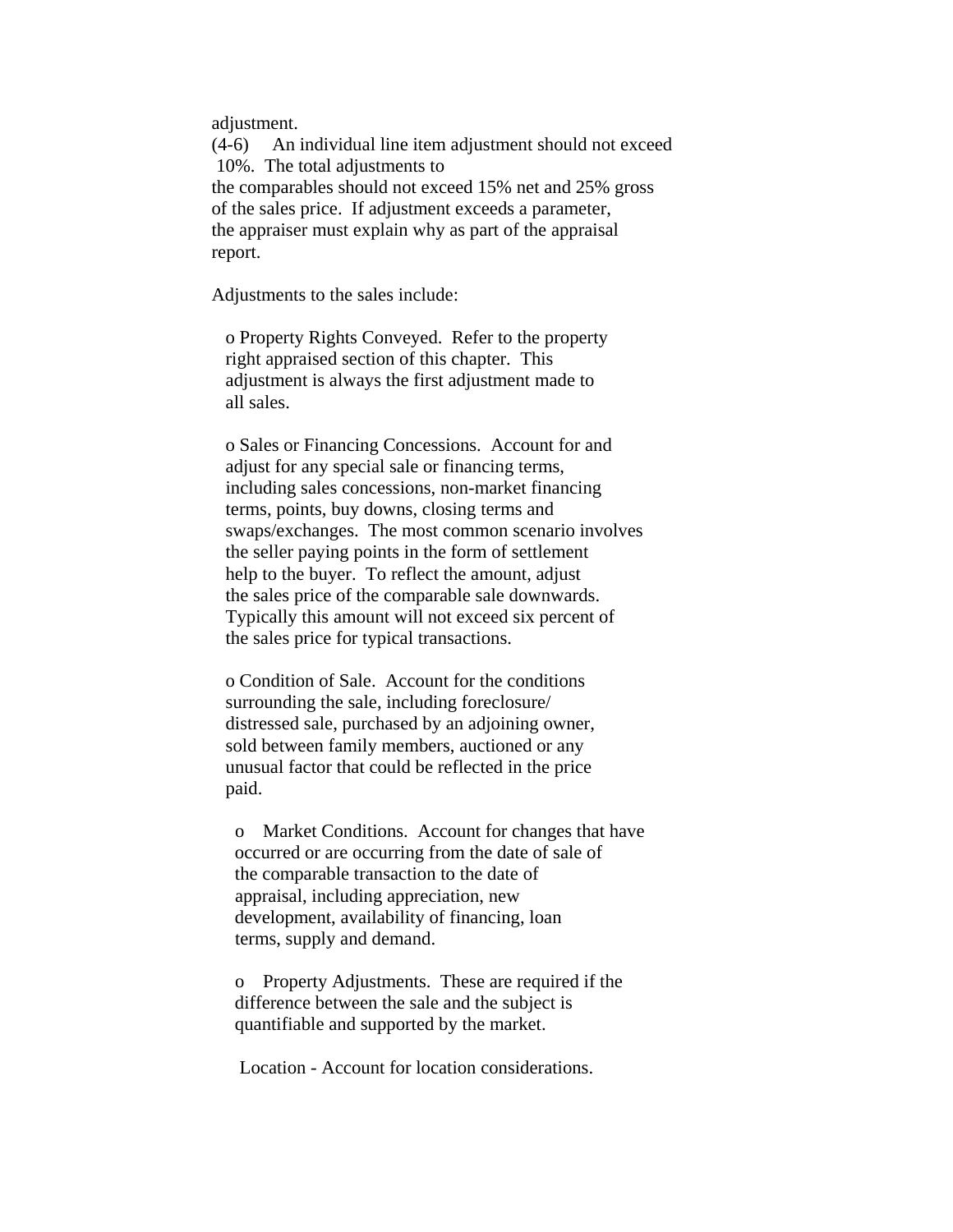Physical Characteristics - Account for physical differences between the comparables and the subject, including condition, view, design/ appeal and quality of construction. These are typically entered as individual categories.

 Economic Characteristics - Account for economic characteristics between the comparables and the subject, including occupancy, rent level, lease structure or terms.

 4-12 6/99 4150.2

 $(4-7)$ 

Property Occupancy Applicability Test

 Single-family Owner-occupied Market indication of highest and best use as improved (either for rental or for owner occupancy)

 Single-family Vacant Market indication of highest and best use as improved (either for rental or for owner occupancy)

 Two-family- One unit is owner- occupied; Optional, depending on the availability and the other is vacant. reliability of market data

 Two-family One unit is owner-occupied; Required if the property is located in a the other is rented. neighborhood with other rental properties; otherwise, optional, depending on the availability and reliability of market data

Three-to-four One unit is owner- occupied; Required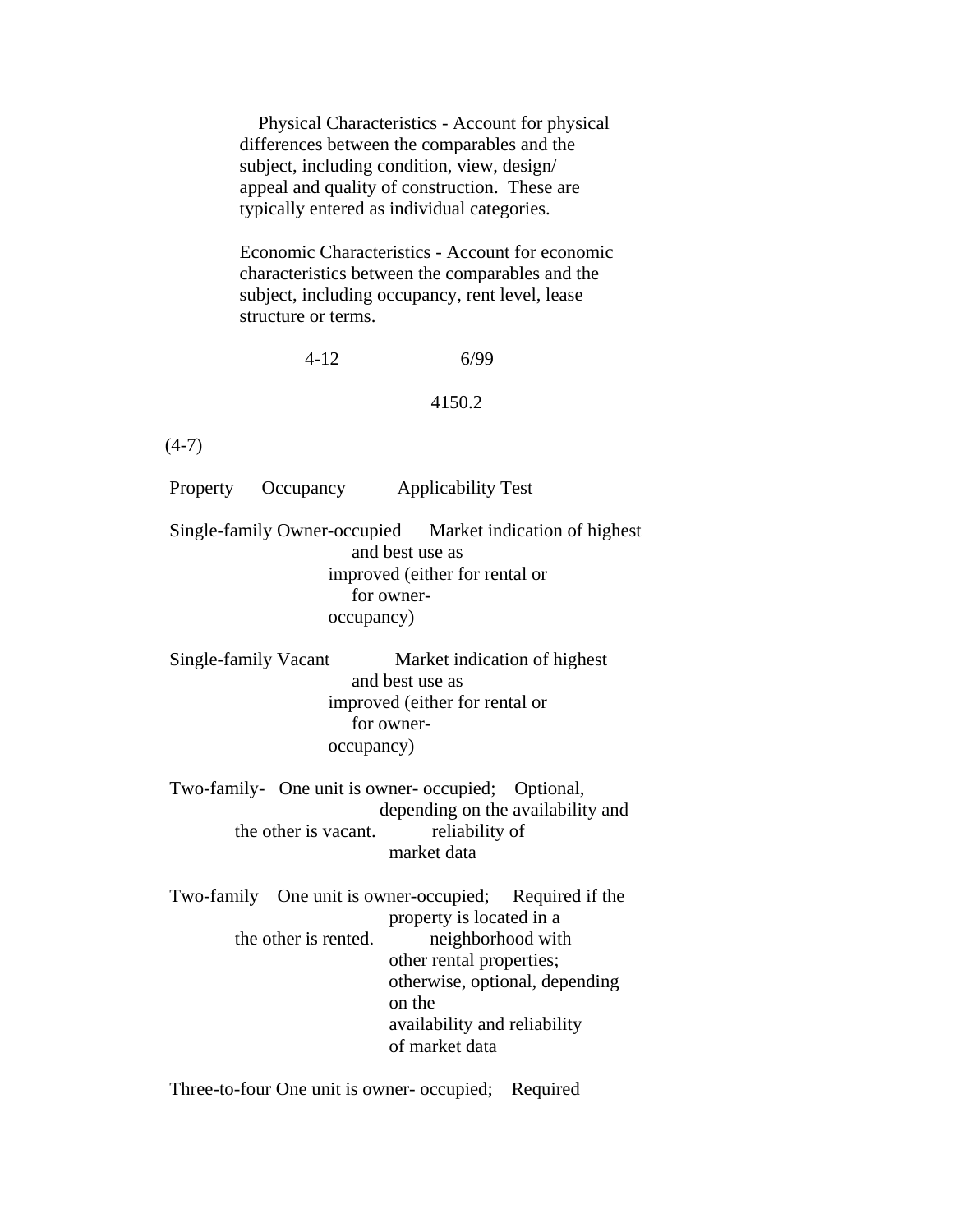Family other units are rented.

| One-to-four Family | Leasehold Estate Required  |  |
|--------------------|----------------------------|--|
| One-to-four Family | Leased Fee Estate Required |  |

### A. DATA REQUIREMENTS

 The appraiser must choose similar market rentals to compare to the subject property.

 Consider the transaction and physical characteristics of a rental before considering the rental as comparable.

 1. Confirmation Of Leases And Transaction Information The appraiser must verify all comparable information used in the appraisal process. The appraiser is liable and accountable for any information presented as a "fact" in developing the value estimate. This ensures that the information is accurate and meaningful and provides the appraiser with an understanding of market motivations and trends. The goals of the verification process are to ensure:

 o that only the information that accurately reflects current market conditions and trends is presented

 o that meaningful conclusions can be reached from this information

 If possible, interview the lessee or the lessor to determine their expectations and motivation for entering into the lease.

4-13

#### 4150.2

 Verify lease information with the lessor/lessee or one of their representatives (broker, agent, lawyer, etc.). If this verification is not possible, clearly state how the lease was verified and to what extent. Do not rely heavily on any lease that was not verified with an involved party or one of their representatives.

### 2. Adjustment Process

 The appraiser must consider other factors that affect the use of comparable leases. The appraiser must account for differences between the subject property and the comparable leases to reconcile the actual lease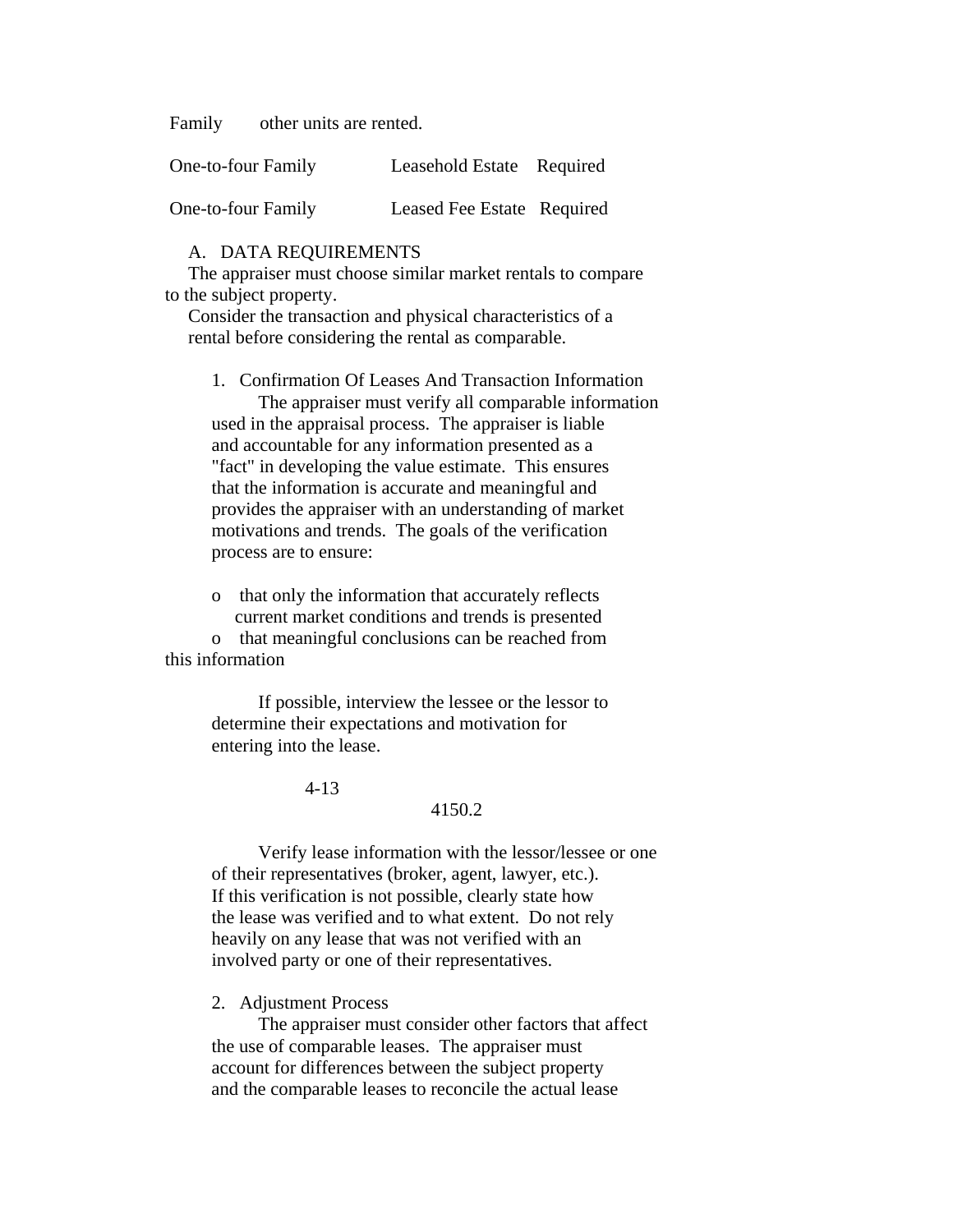income. This selection of comparable rentals is significant because the gross income multiplier should not be adjusted, only the comparable rental rate. These adjustments are typically presented as percentage or dollar amount figures. The appraiser must be able to justify and explain the rationale behind all adjustments. The sequence of adjustments should follow the same format as that presented in the sales comparison approach section; however, tailor the categories to the comparable rentals.

#### 3. The Income Projection

 In developing the projected gross rent for the subject, the appraiser needs to review and analyze the leases in place on the effective date of the appraisal. Also, consider leases that will commence or terminate around the effective date of the appraisal and the impact, if any, on the property.

 The appraiser must take appropriate steps to ensure that the development of the income approach reflects the actual conditions at the subject property. If the subject is new, consider when the property income will stabilize. Include the justification for any assumption made - lease up time, for example. The income approach is typically based upon the "as stabilized" premises. Support this approach appropriately and clearly state the date when stabilized income will be achieved.

#### B. DEVELOPMENT OF RATES

 The Gross Rent Multiplier (GRM) is the ratio between the sales price of a property and its gross rental income. This method is used to develop indications of a property value. The appraiser must consider the strengths and weaknesses of each comparable rental and develop an estimated multiplier that adequately reflects the income-generating ability of the subject property. This ratio is applied to the estimated income for the subject to conclude an indication of value by the income approach.

#### 4-8 FINAL RECONCILIATION

The final analytical step in the valuation process is to reconcile value indicators. In this step, the appraiser must measure the strengths and weaknesses of each of the applicable